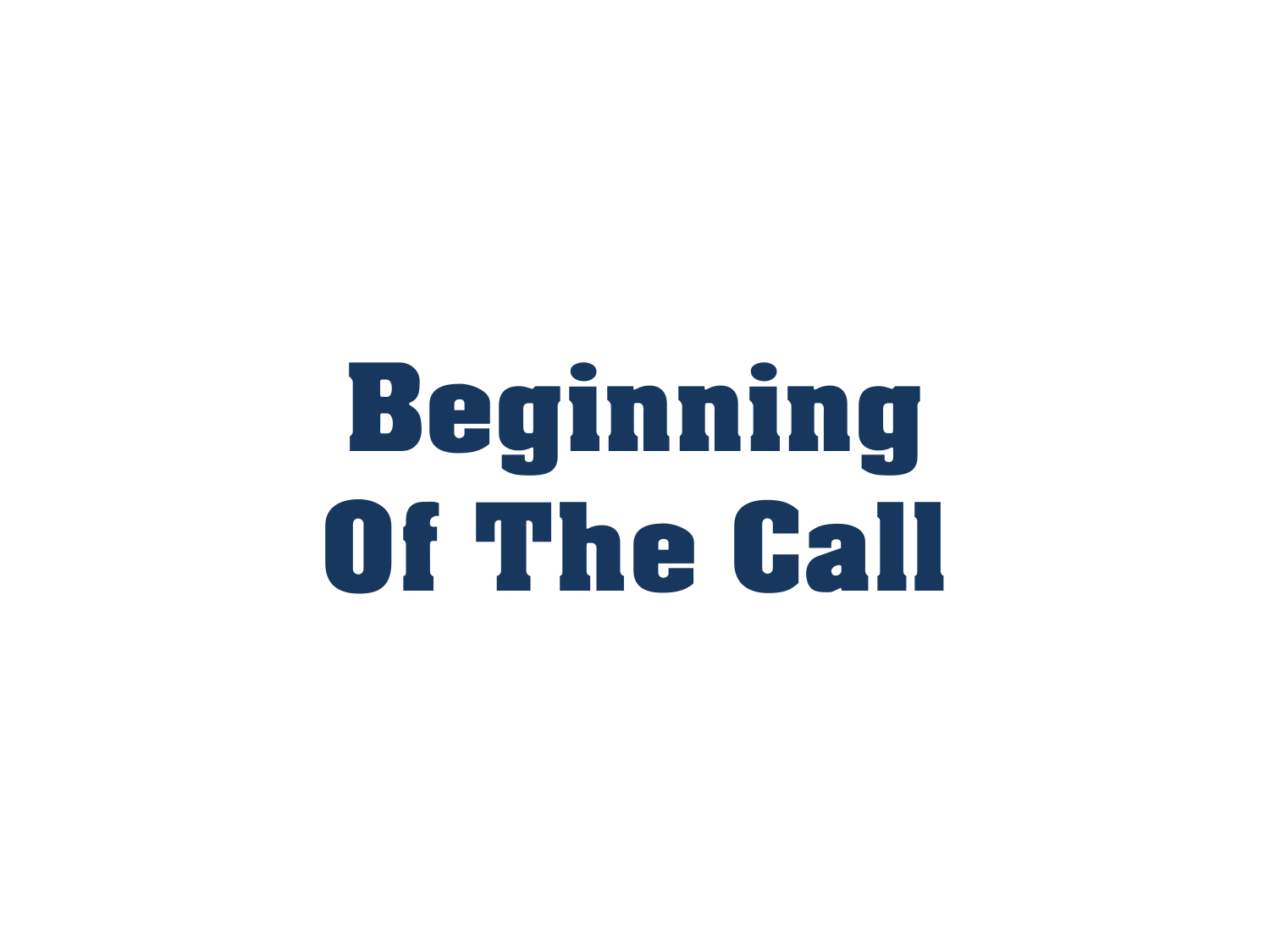## Establish rapport and control

- Tell them about the "tiny little postcard"
- Thank them for calling them
- Wanted to chat a little and see if your property may be a good fit for what were looking for
- If you've taken them a bit to get back state you were overwhelmed with the response of homeowners wanting to sell their property.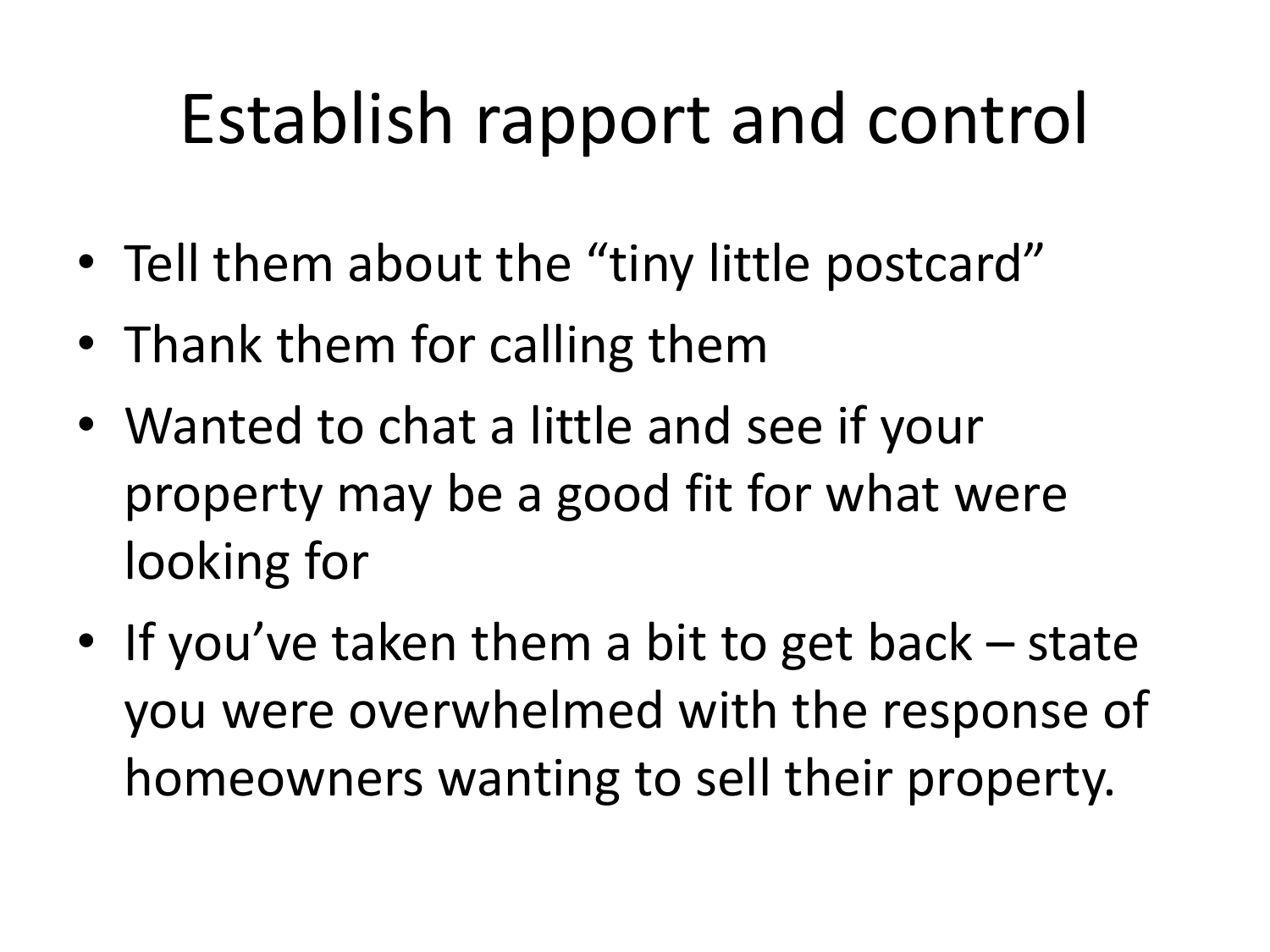## What is the Purpose of this call

- If have the address already then you're calling to get the price and make offer
- If you've gotten the price, and address (and had researched this) then make the offer
- If they did not leave any information (or you lack information) then this is a fact finding call